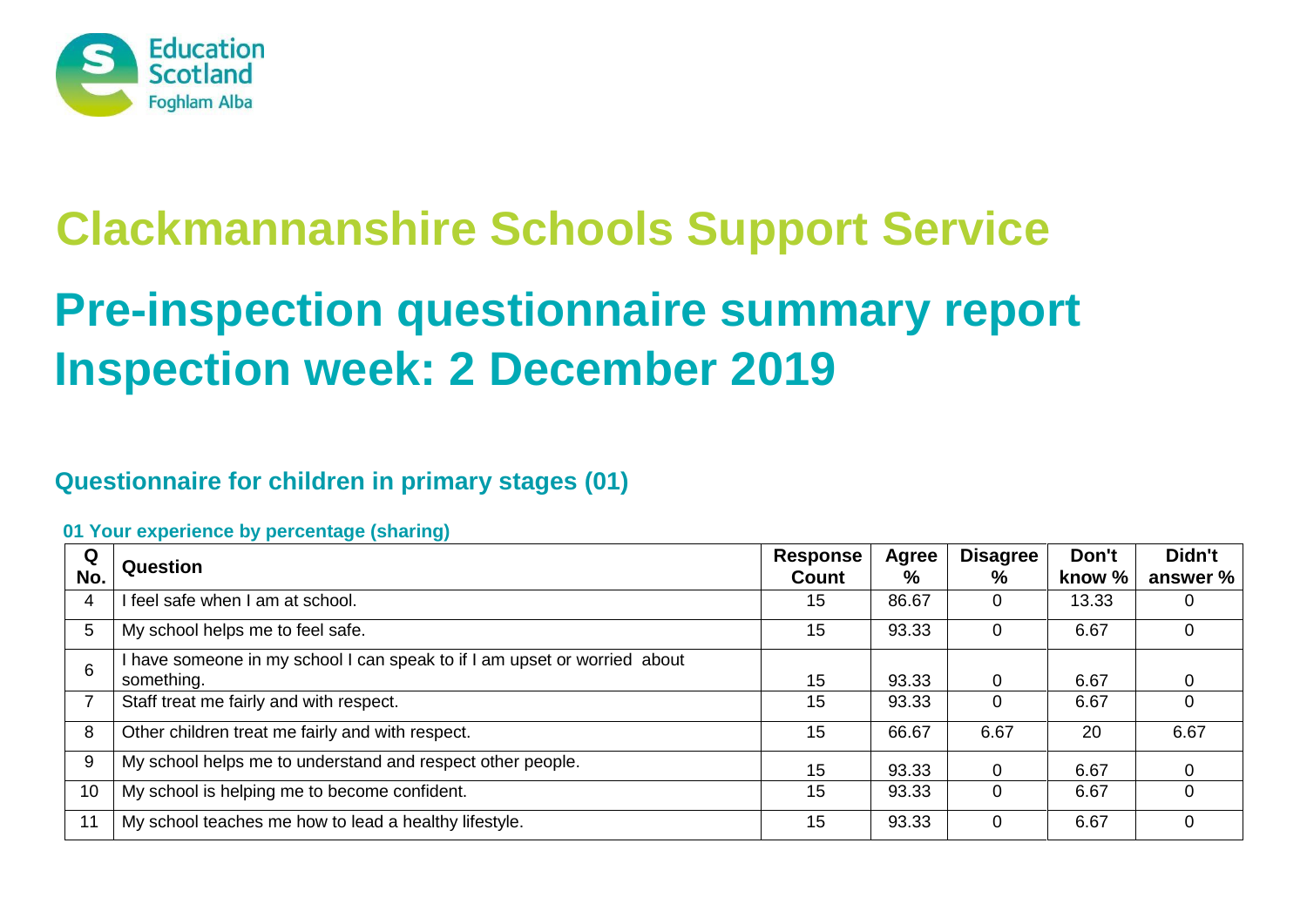| 12 <sub>2</sub> | There are lots of chances at my school for me to get regular exercise.                                               | 15 | 93.33 |      | 6.67  |          |
|-----------------|----------------------------------------------------------------------------------------------------------------------|----|-------|------|-------|----------|
| 13              | My school offers me the opportunity to take part in activities in school beyond the<br>classroom and timetabled day. | 15 | 93.33 | O    | 6.67  | 0        |
| 14              | I have the opportunity to discuss my achievements outwith school with an adult in<br>school who knows me well.       | 15 | 86.67 |      | 13.33 |          |
| 15              | My school listens to my views.                                                                                       | 15 | 86.67 |      | 13.33 |          |
| 16              | My school takes my views into account.                                                                               | 15 | 86.67 |      | 13.33 | $\Omega$ |
| 17              | I feel comfortable approaching staff with questions or suggestions.                                                  | 15 | 93.33 |      | 6.67  |          |
| 18              | Staff help me to understand how I am progressing in my school work.                                                  | 15 | 93.33 |      | 6.67  |          |
| 19              | My homework helps me to understand and improve my work in school.                                                    | 15 | 26.67 | 6.67 | 66.67 |          |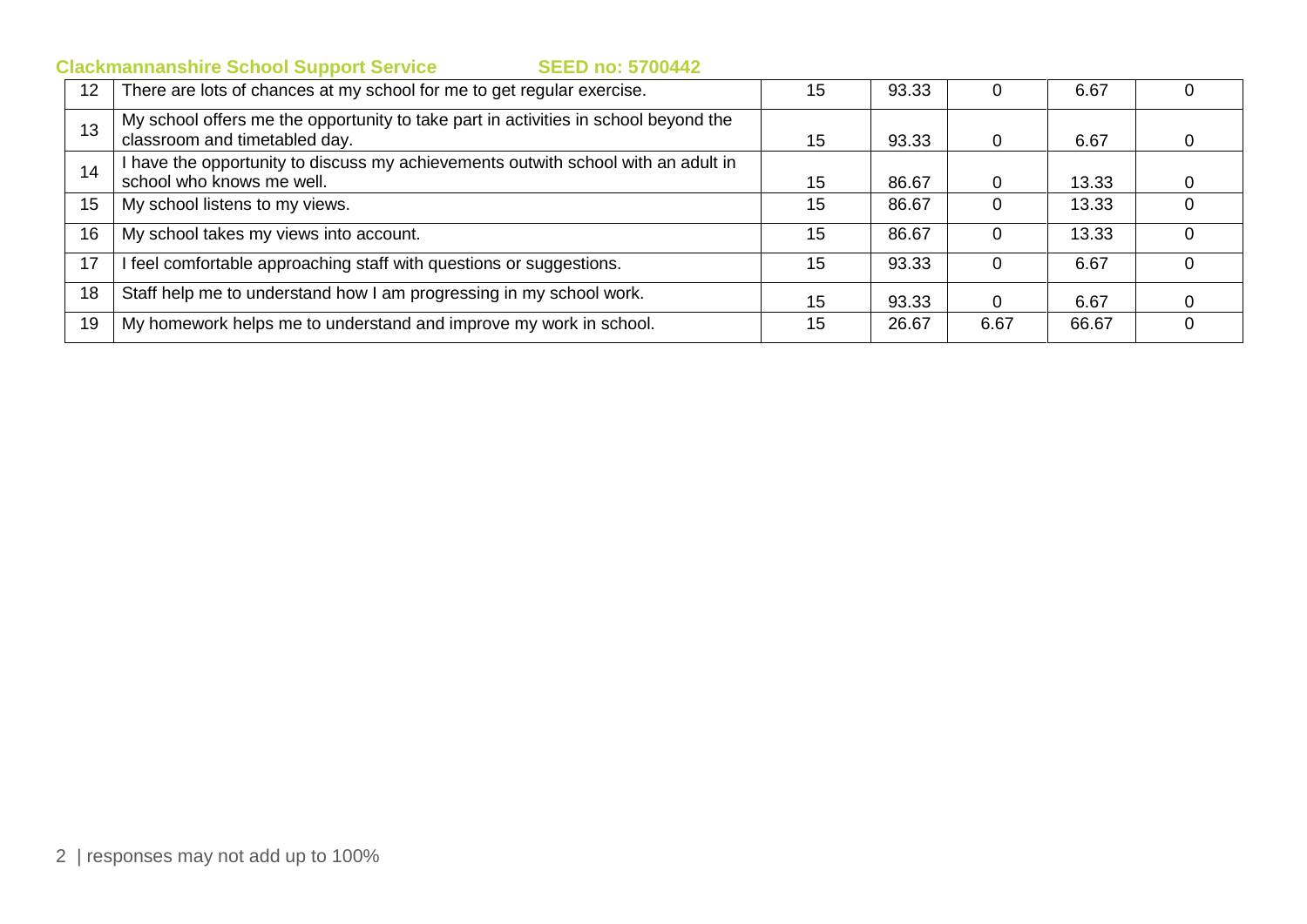# **01 Your experience by percentage chart (sharing)**



#### **01 Your experience by percentage 2 (sharing)**

| No. | <b>Question</b>                                                    | <b>Response</b><br><b>Count</b> | All of the<br>time % | Some of the<br>time % | Not very<br>often % | Don't<br>know % | Didn't<br>answer % |
|-----|--------------------------------------------------------------------|---------------------------------|----------------------|-----------------------|---------------------|-----------------|--------------------|
| 20  | Other children behave well.                                        |                                 |                      | 66.67                 | 20                  | 13.33           |                    |
| 21  | My teachers ask me about what things I want to<br>learn in school. | 15                              | 66.67                | 26.67                 |                     |                 | 6.67               |
| 22  | enjoy learning at school.                                          | 15                              | 53.33                | 33.33                 | 6.67                | 6.67            |                    |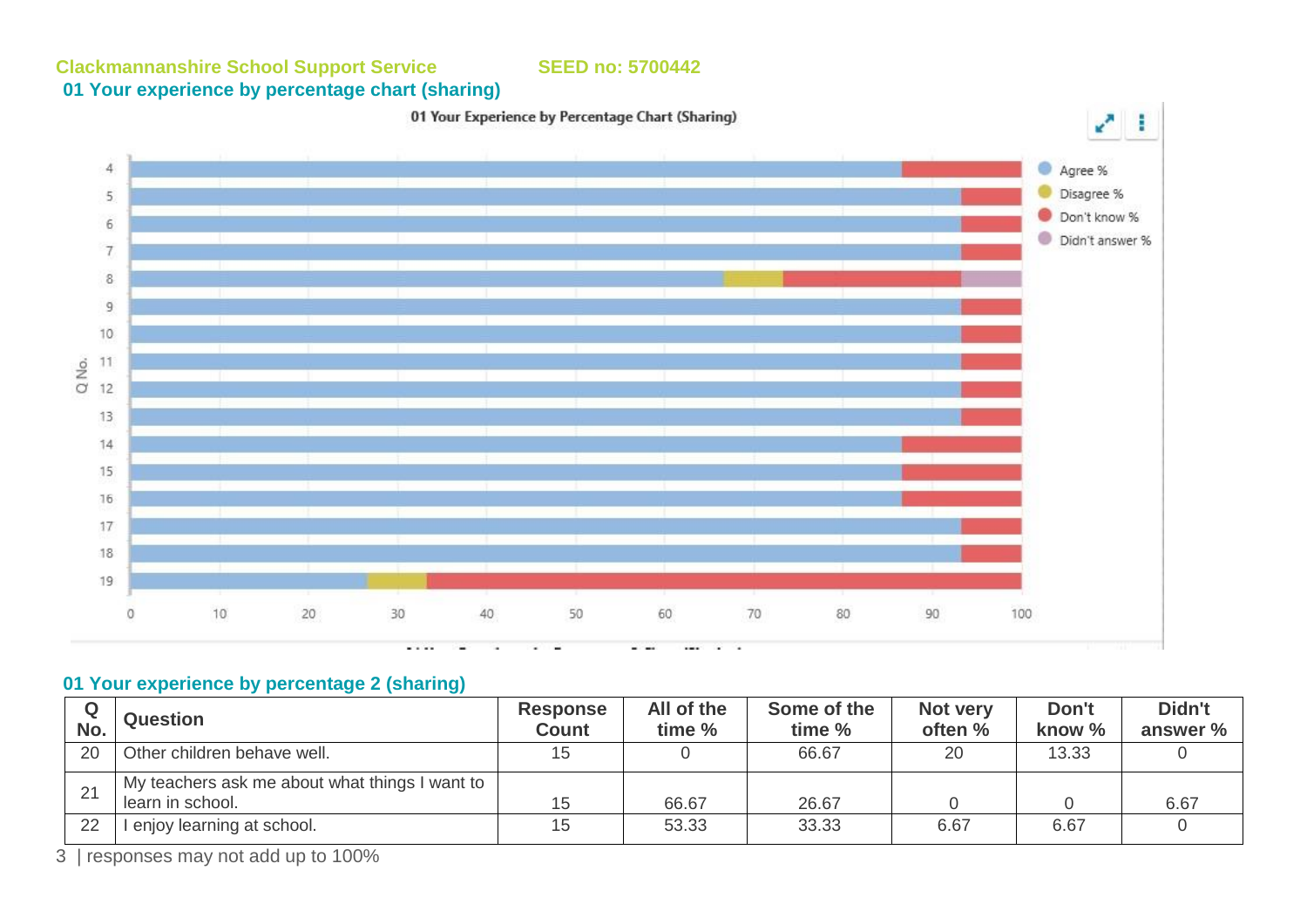|    | <b>Clackmannanshire School Support Service</b>             | <b>SEED no: 5700442</b> |       |       |      |      |  |
|----|------------------------------------------------------------|-------------------------|-------|-------|------|------|--|
| 23 | I feel that my work in school is hard enough.              | 15                      | 73.33 | 13.33 | 6.67 | 6.67 |  |
| 24 | know who to ask to get help if I find my work<br>too hard. | 15                      | 93.33 |       |      | 6.67 |  |
| 25 | am encouraged by staff to do the best I can.               | 15                      | 86.67 | 6.67  |      | 6.67 |  |
| 26 | am happy with the quality of teaching in my<br>school.     | 15                      | 86.67 | 6.67  |      | 6.67 |  |

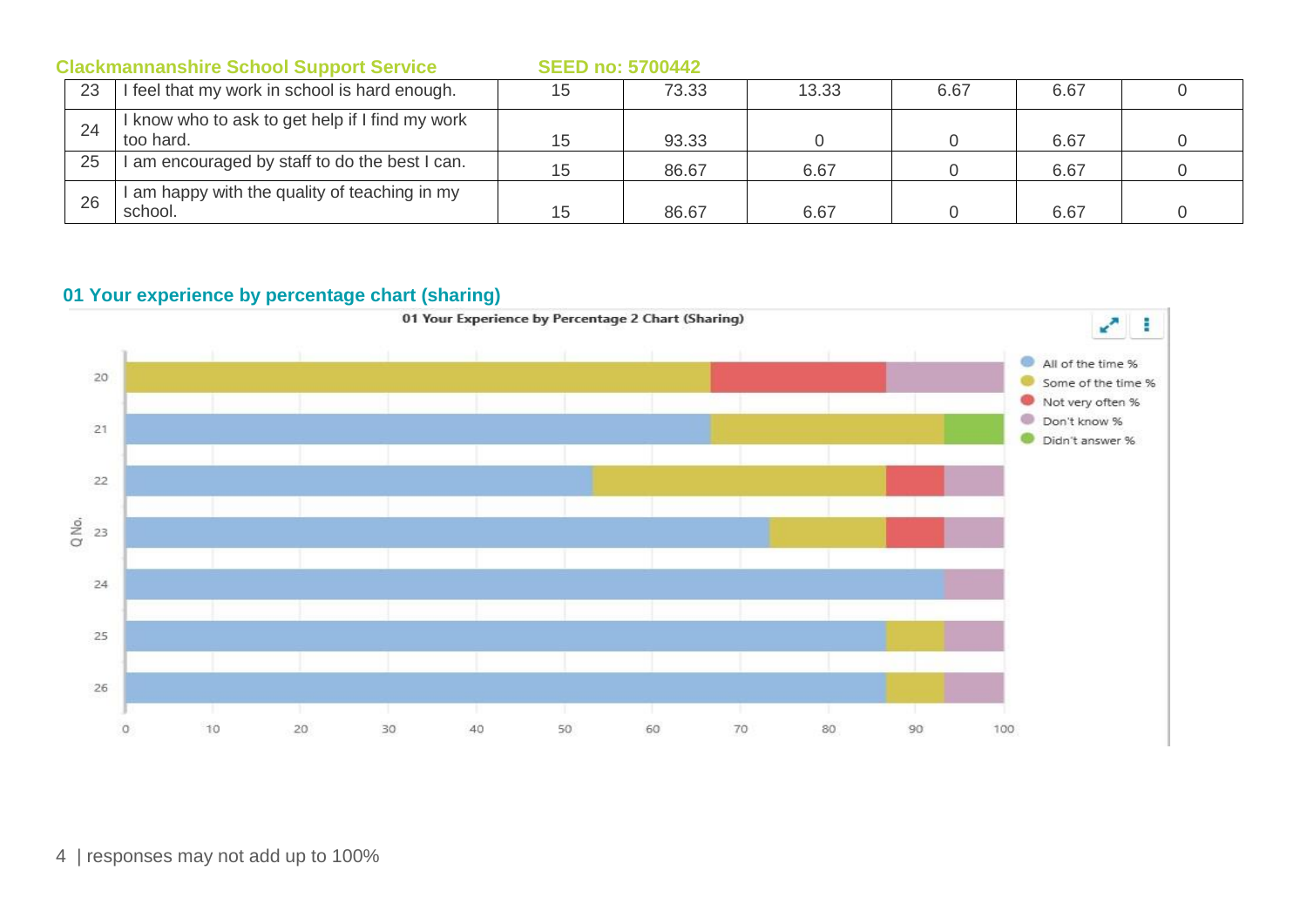# **Clackmannanshire School Support Service SEED no: 5700442 Questionnaire for young people in secondary stages (02)**

| Q<br>No.        | Question                                                                                                                | <b>Response</b><br>Count | <b>Strongly</b><br>agree % | <b>Agree</b><br>$\%$ | <b>Disagree</b><br>$\frac{0}{0}$ | <b>Strongly</b><br>disagree % | Don't<br>know<br>$\frac{0}{0}$ | Didn't<br>answer<br>$\frac{9}{6}$ |
|-----------------|-------------------------------------------------------------------------------------------------------------------------|--------------------------|----------------------------|----------------------|----------------------------------|-------------------------------|--------------------------------|-----------------------------------|
| 4               | I feel safe when I am at school.                                                                                        | 25                       | 52                         | 40                   | 4                                | 0                             | 4                              | $\overline{0}$                    |
| 5               | My school helps me to feel safe.                                                                                        | 25                       | 60                         | 32                   | $\overline{0}$                   | $\overline{0}$                | 8                              | $\overline{0}$                    |
| 6               | I have someone in my school I can speak to if I am upset<br>or worried about something.                                 | 25                       | 56                         | 40                   | $\mathbf 0$                      | $\overline{0}$                | 4                              | $\overline{0}$                    |
| $\overline{7}$  | Staff treat me fairly and with respect.                                                                                 | 25                       | 56                         | 36                   | $\overline{0}$                   | $\overline{0}$                | 8                              | $\overline{0}$                    |
| 8               | Other young people treat me fairly and with respect.                                                                    | 25                       | 32                         | 56                   | 8                                | $\overline{0}$                | $\overline{4}$                 | $\overline{0}$                    |
| 9               | My school helps me to understand and respect other<br>people.                                                           | 25                       | 40                         | 44                   | 4                                | 0                             | 12                             | $\overline{0}$                    |
| 10 <sup>°</sup> | My school is helping me to become confident.                                                                            | 25                       | 52                         | 40                   | $\overline{4}$                   | $\overline{0}$                | $\overline{4}$                 | $\Omega$                          |
| 11              | My school teaches me how to lead a healthy lifestyle.                                                                   | 25                       | 48                         | 40                   | 8                                | $\overline{0}$                | $\overline{4}$                 | $\overline{0}$                    |
| 12              | There are lots of chances at my school for me to get regular<br>exercise.                                               | 25                       | 56                         | 36                   | $\mathbf 0$                      | $\overline{0}$                | 8                              | $\overline{0}$                    |
| 13              | My school offers me the opportunity to take part in<br>activities in school beyond the classroom and timetabled<br>day. | 25                       | 52                         | 36                   | 4                                | 4                             | 4                              | $\overline{0}$                    |
| 14              | I have the opportunity to discuss my achievements<br>outwith school with an adult in school who knows me<br>well.       | 25                       | 60                         | 32                   | $\overline{0}$                   | $\overline{0}$                | 8                              | $\overline{0}$                    |
| 15              | My school listens to my views.                                                                                          | 25                       | 64                         | 28                   | $\overline{0}$                   | 0                             | 4                              | 4                                 |
| 16              | My school takes my views into account.                                                                                  | 25                       | 52                         | 40                   | 4                                | $\overline{0}$                | 4                              | $\Omega$                          |
| 17              | My homework helps me to understand and improve my<br>work in school.                                                    | 25                       | 0                          | 16                   | 8                                | 16                            | 60                             | $\overline{0}$                    |
| 18              | I was given good advice to make choices about taking the<br>subjects that are right for me.                             | 25                       | 64                         | 28                   | 4                                | 4                             | $\overline{0}$                 | $\overline{0}$                    |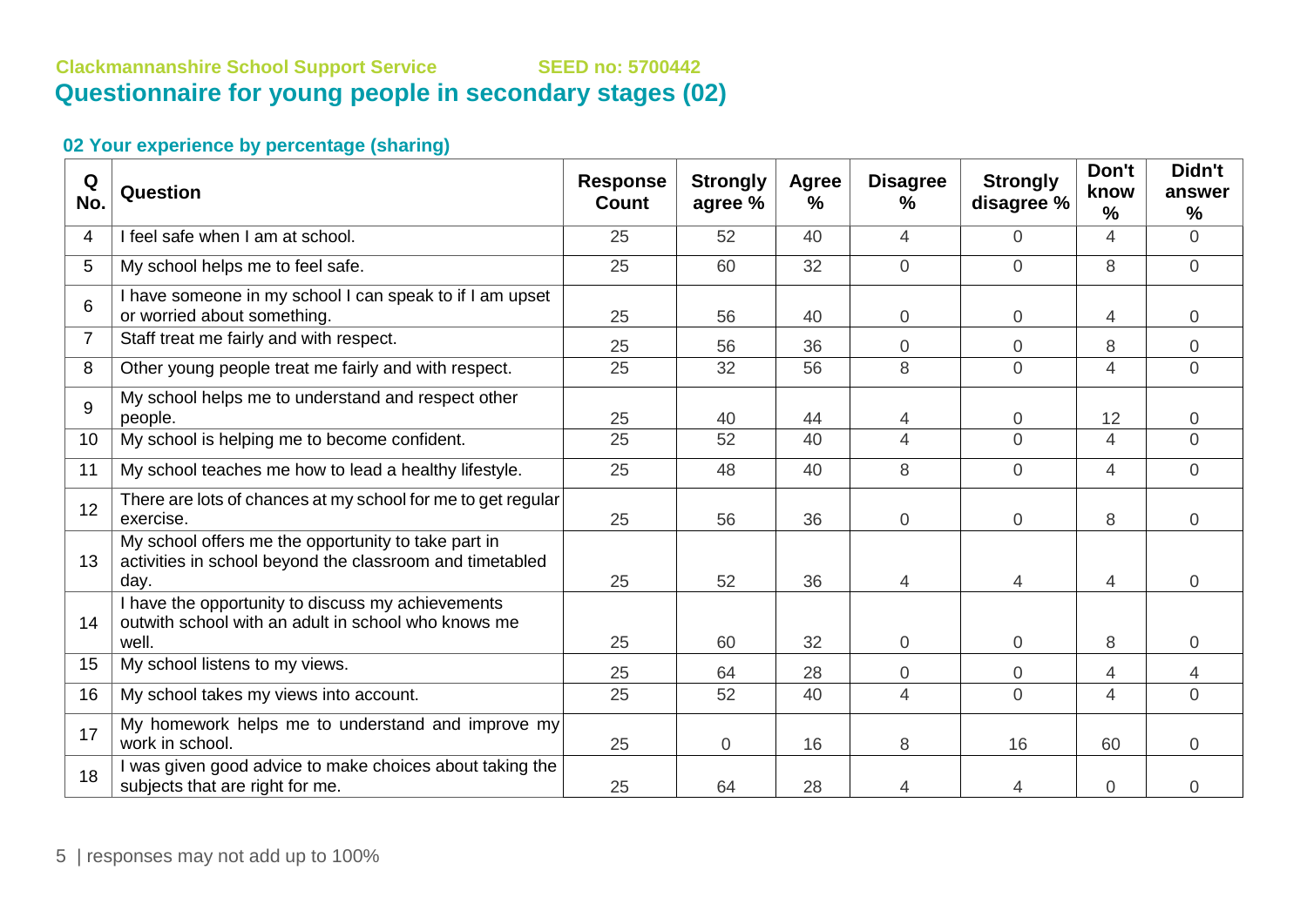

#### **02 Your experience by percentage 2 (sharing)**

| w   | Question                                                              | <b>Response</b> | All of the   | Some of the | <b>Not very</b> | Don't  | Didn't   |
|-----|-----------------------------------------------------------------------|-----------------|--------------|-------------|-----------------|--------|----------|
| No. |                                                                       | Count           | time %       | time %      | often %         | know % | answer % |
| 10  | Staff help young people to be responsible for their<br>own behaviour. | 25              | $\sim$<br>64 | 28          |                 |        |          |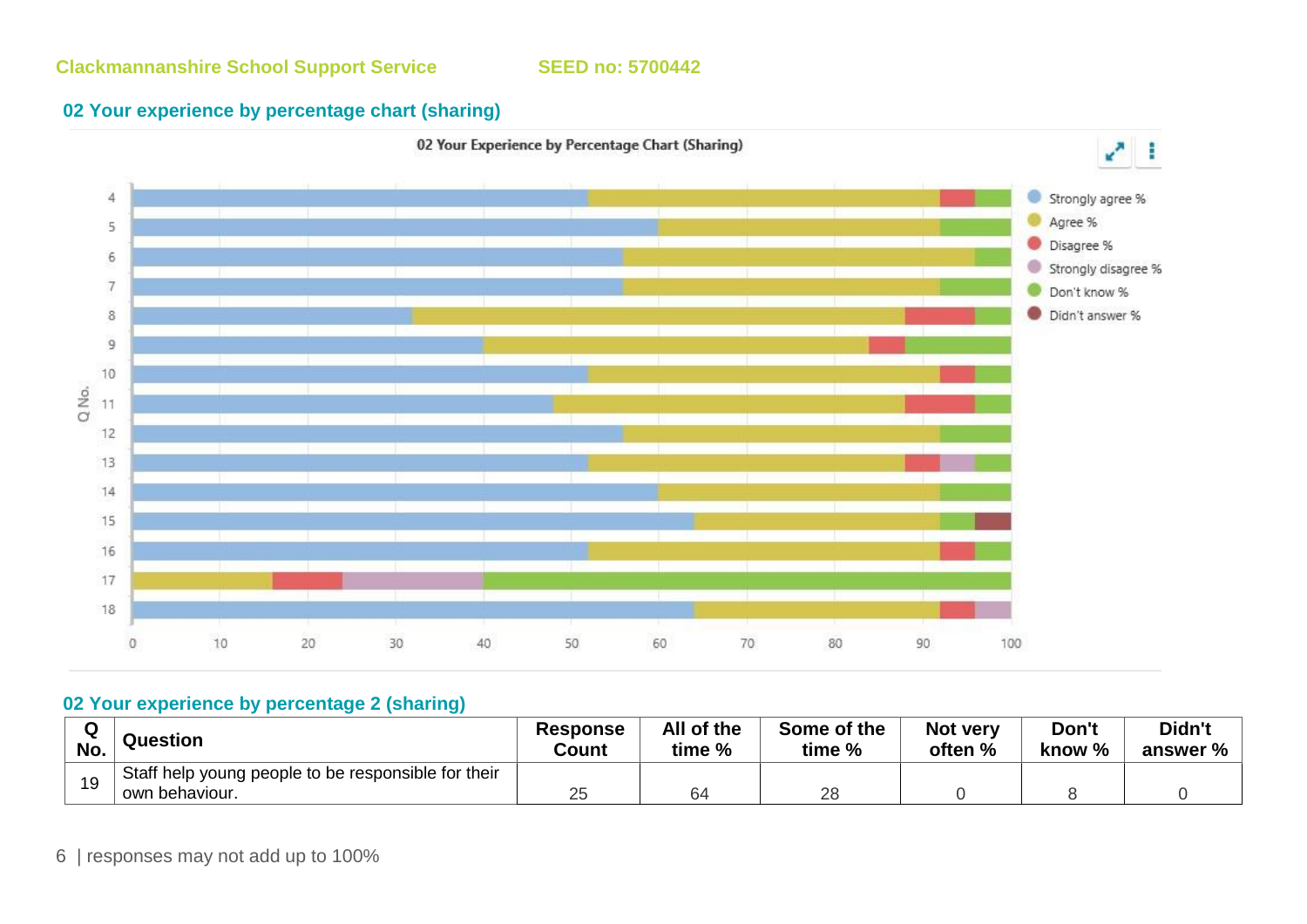| 20 | I feel comfortable approaching staff with questions |    |    |    |          |          |          |
|----|-----------------------------------------------------|----|----|----|----------|----------|----------|
|    | or suggestions.                                     | 25 | 72 | 28 | $\Omega$ | $\Omega$ | 0        |
| 21 | am given the opportunity to influence what and      |    |    |    |          |          |          |
|    | how I learn.                                        | 25 | 60 | 32 |          |          |          |
| 22 | enjoy learning at school.                           | 25 | 36 | 40 | 24       | $\Omega$ |          |
| 23 | I feel that my work in school is hard enough.       | 25 | 36 | 44 | 12       | 8        |          |
| 24 | I know who to ask to get help if I find my work too |    |    |    |          |          |          |
|    | hard.                                               | 25 | 80 | 20 | $\Omega$ | $\Omega$ | $\Omega$ |
| 25 | Staff help me to understand how I am progressing    |    |    |    |          |          |          |
|    | in my school work.                                  | 25 | 68 | 24 |          |          |          |
| 26 | The feedback I receive on my work helps me to       |    |    |    |          |          |          |
|    | improve my learning.                                | 25 | 60 | 32 | 8        |          |          |
| 27 | am encouraged by staff to do the best I can.        | 25 | 72 | 20 | $\Omega$ | 8        |          |
| 28 | am happy with the quality of teaching in my         |    |    |    |          |          |          |
|    | school.                                             | 25 | 76 | 24 |          |          |          |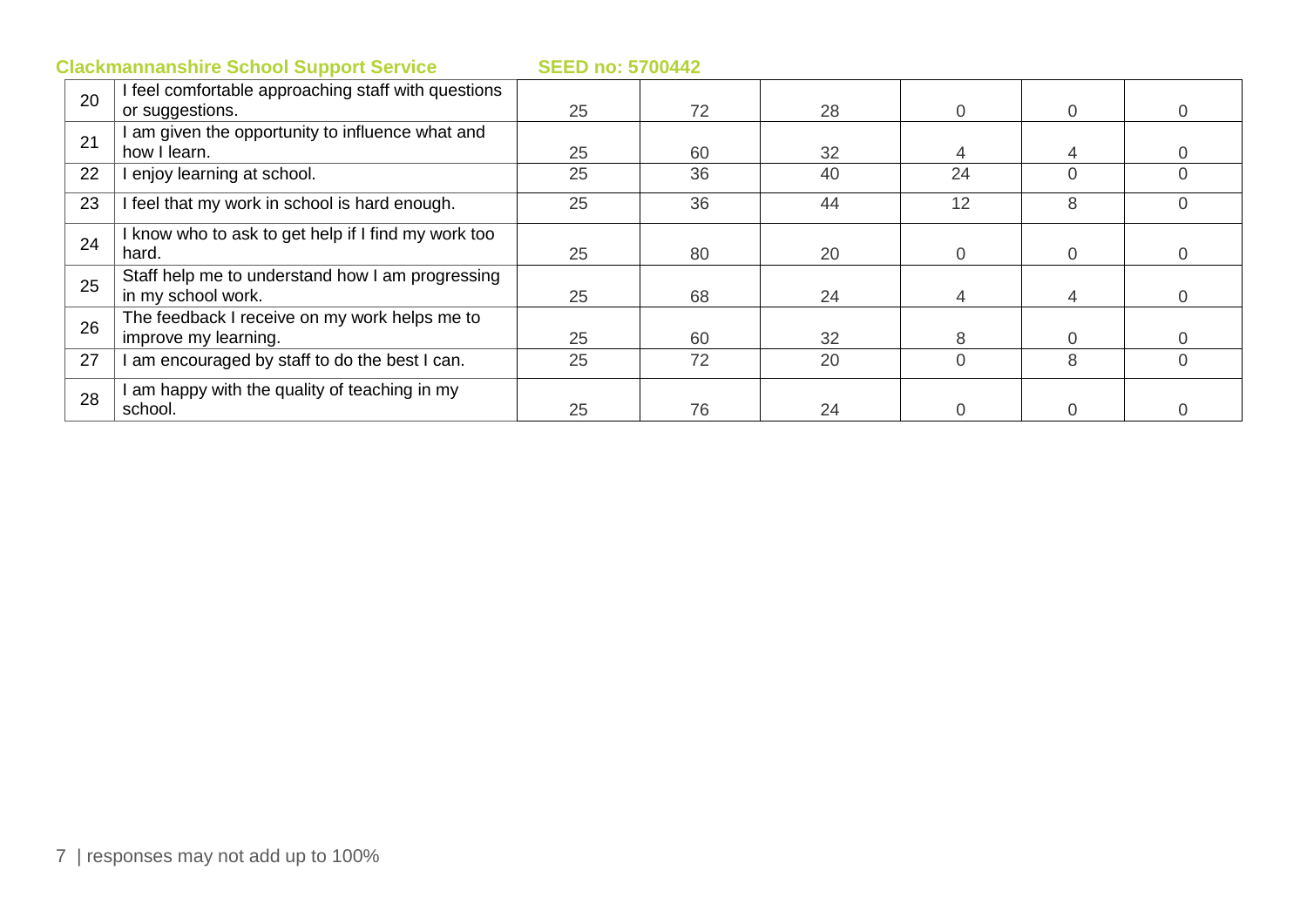**Clackmannanshire School Support Service SEED no: 5700442 02 Your experience by percentage 2 chart (sharing)** 





#### **05 Your experience by percentage (sharing)**

| Q<br>No. | Question                             | <b>Response Strongly</b><br>Count | agree %       | Agree<br>% | <b>Disagree</b><br>% | <b>Strongly</b><br>disagree<br>% | Don't<br>know<br>% | Didn't<br>answer<br>% |
|----------|--------------------------------------|-----------------------------------|---------------|------------|----------------------|----------------------------------|--------------------|-----------------------|
|          | My child likes being at this school. |                                   | 61.1<br>$-11$ | 22.22      | 5.56                 |                                  | 5.56               | 5.56                  |

**Questionnaire for parents/carers of children in secondary stages (05)**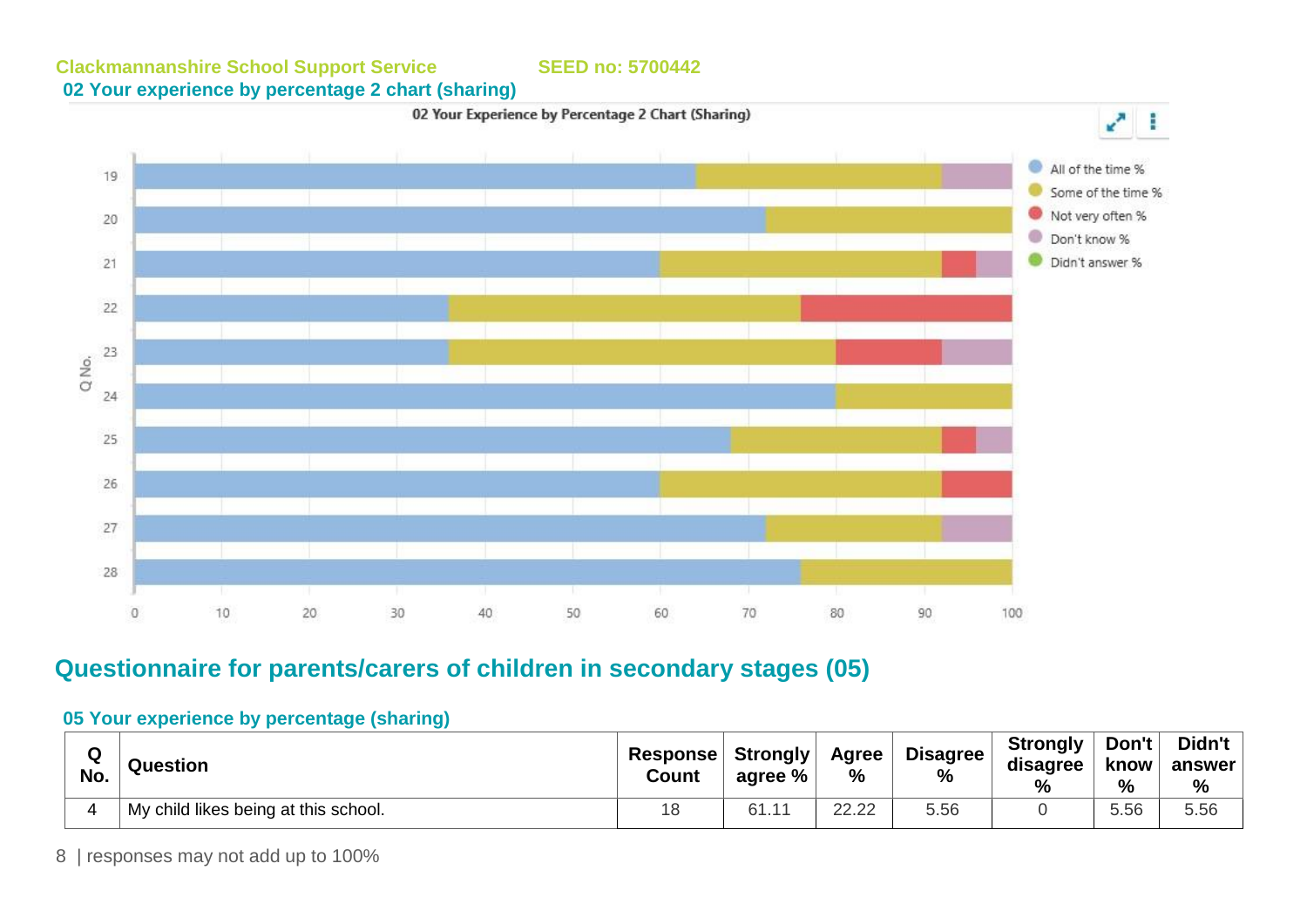|                | <b>SEED no: 5700442</b><br><b>Clackmannanshire School Support Service</b>                                                                      |    |       |       |                |                |       |       |
|----------------|------------------------------------------------------------------------------------------------------------------------------------------------|----|-------|-------|----------------|----------------|-------|-------|
| 5              | Staff treat my child fairly and with respect.                                                                                                  | 18 | 72.22 | 16.67 | $\mathbf 0$    | $\overline{0}$ | 5.56  | 5.56  |
| 6              | I feel that my child is safe at the school.                                                                                                    | 18 | 66.67 | 22.22 | $\overline{0}$ | $\overline{0}$ | 5.56  | 5.56  |
| $\overline{7}$ | The school helps my child to feel confident.                                                                                                   | 18 | 66.67 | 16.67 | $\overline{0}$ | $\Omega$       | 11.11 | 5.56  |
| 8              | I feel staff really know my child as an individual.                                                                                            | 18 | 72.22 | 16.67 | $\overline{0}$ | $\overline{0}$ | 5.56  | 5.56  |
| 9              | My child finds their learning activities hard enough.                                                                                          | 18 | 50    | 16.67 | 22.22          | $\overline{0}$ | 5.56  | 5.56  |
| 10             | My child receives the help he/she needs to do well.                                                                                            | 18 | 72.22 | 16.67 | $\mathbf 0$    | $\overline{0}$ | 5.56  | 5.56  |
| 11             | My child is encouraged by the school to be healthy and take<br>regular exercise.                                                               | 18 | 72.22 | 16.67 | $\overline{0}$ | $\overline{0}$ | 5.56  | 5.56  |
| 12             | The school supports my child's emotional wellbeing.                                                                                            | 18 | 66.67 | 16.67 | $\overline{0}$ | $\overline{0}$ | 5.56  | 11.11 |
| 13             | My child is making good progress at the school.                                                                                                | 18 | 61.11 | 27.78 | $\overline{0}$ | $\overline{0}$ | 5.56  | 5.56  |
| 14             | My child was well supported to make choices about taking the<br>subjects that are right for them.                                              | 18 | 66.67 | 16.67 | $\mathbf 0$    | $\overline{0}$ | 11.11 | 5.56  |
| 15             | I receive helpful, regular feedback about how my child is<br>learning and developing e.g. informal feedback, reports and<br>learning profiles. | 18 | 77.78 | 11.11 | $\overline{0}$ | $\overline{0}$ | 5.56  | 5.56  |
| 16             | The information I receive about how my child is doing reaches<br>me at the right time.                                                         | 18 | 66.67 | 16.67 | $\overline{0}$ | $\overline{0}$ | 5.56  | 11.11 |
| 17             | I understand how my child's progress is assessed.                                                                                              | 18 | 61.11 | 22.22 | $\Omega$       | $\Omega$       | 11.11 | 5.56  |
| 18             | The school gives me advice on how to support my child's learning<br>at home.                                                                   | 18 | 50    | 33.33 | $\overline{0}$ | 5.56           | 5.56  | 5.56  |
| 19             | The school organises activities where my child and I can learn<br>together.                                                                    | 18 | 50    | 22.22 | 5.56           | $\overline{0}$ | 16.67 | 5.56  |
| 20             | The school takes my views into account when making changes.                                                                                    | 18 | 72.22 | 16.67 | $\overline{0}$ | $\overline{0}$ | 5.56  | 5.56  |
| 21             | I feel comfortable approaching the school with questions,<br>suggestions and/or a problem.                                                     | 18 | 88.89 | 0     | $\overline{0}$ | $\overline{0}$ | 5.56  | 5.56  |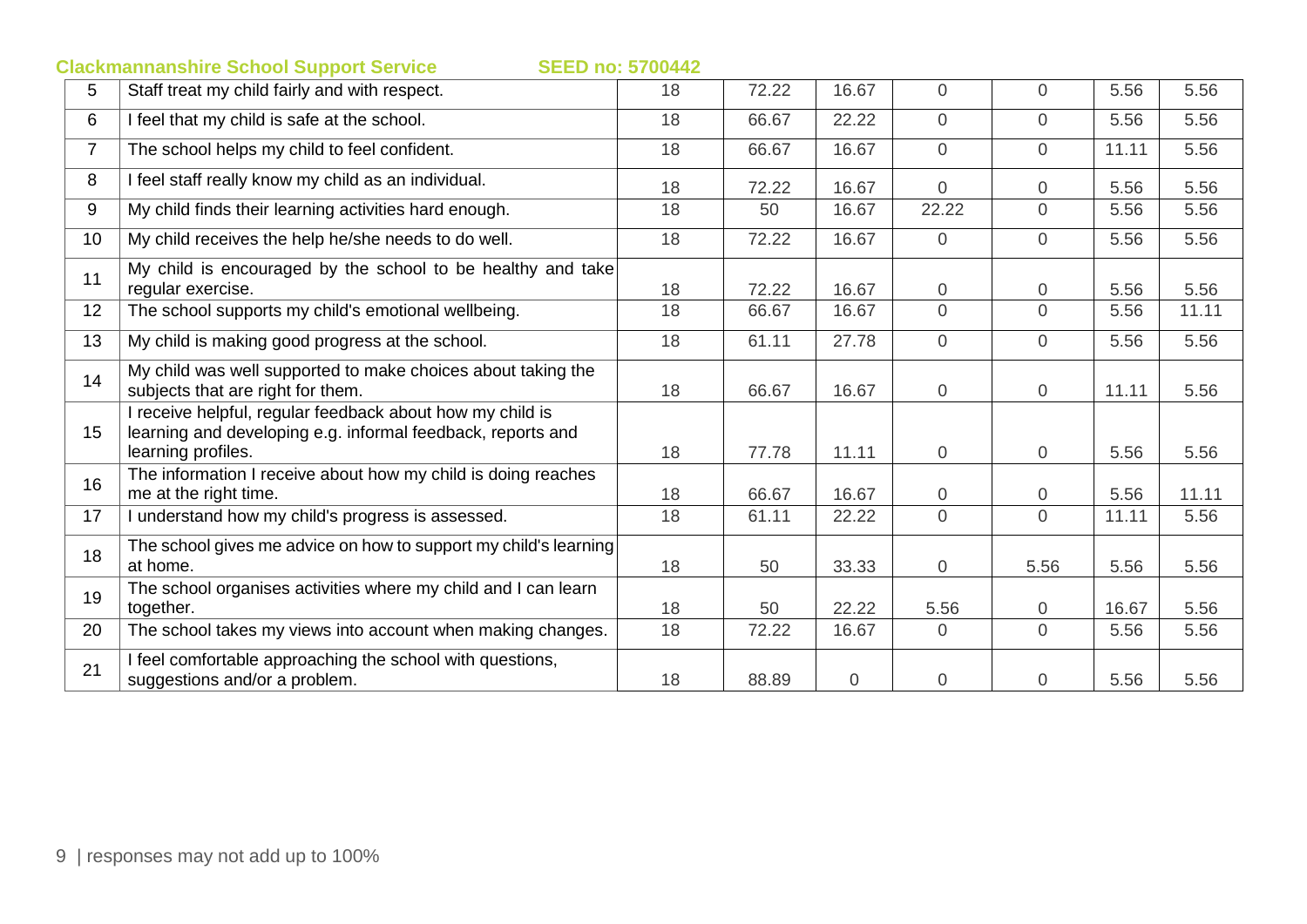| Q<br>No. | Question (cont.)                                                                                 | Response<br>Count | Strongly<br>agree % | Agree<br>% | Disagree<br>%  | <b>Strongly</b><br>disagree<br>% | Don't<br>know<br>% | Didn't<br>answer<br>% |
|----------|--------------------------------------------------------------------------------------------------|-------------------|---------------------|------------|----------------|----------------------------------|--------------------|-----------------------|
| 22       | I feel encouraged to be involved in the work of the Parent<br>Council and/or parent association. | 18                | 33.33               | 33.33      | 5.56           | $\Omega$                         | 16.67              | 11.11                 |
| 23       | am kept informed about the work of the Parent Council and/or<br>parent association.              | 18                | 33.33               | 27.78      | 11.11          |                                  | 16.67              | 11.11                 |
| 24       | am satisfied with the quality of teaching in the school.                                         | 18                | 77.78               | 11.11      | $\Omega$       |                                  | 5.56               | 5.56                  |
| 25       | The school is well led and managed.                                                              | 18                | 83.33               | 5.56       | $\overline{0}$ | $\Omega$                         | 5.56               | 5.56                  |
| 26       | The school encourages young people to treat others with<br>respect.                              | 18                | 77.78               | 11.11      | $\overline{0}$ |                                  | 5.56               | 5.56                  |
| 27       | would recommend the school to other parents.                                                     | 18                | 77.78               | 11.11      | $\Omega$       |                                  | 5.56               | 5.56                  |
| 28       | Overall, I am satisfied with the school.                                                         | 18                | 83.33               | 5.56       | $\Omega$       |                                  | 5.56               | 5.56                  |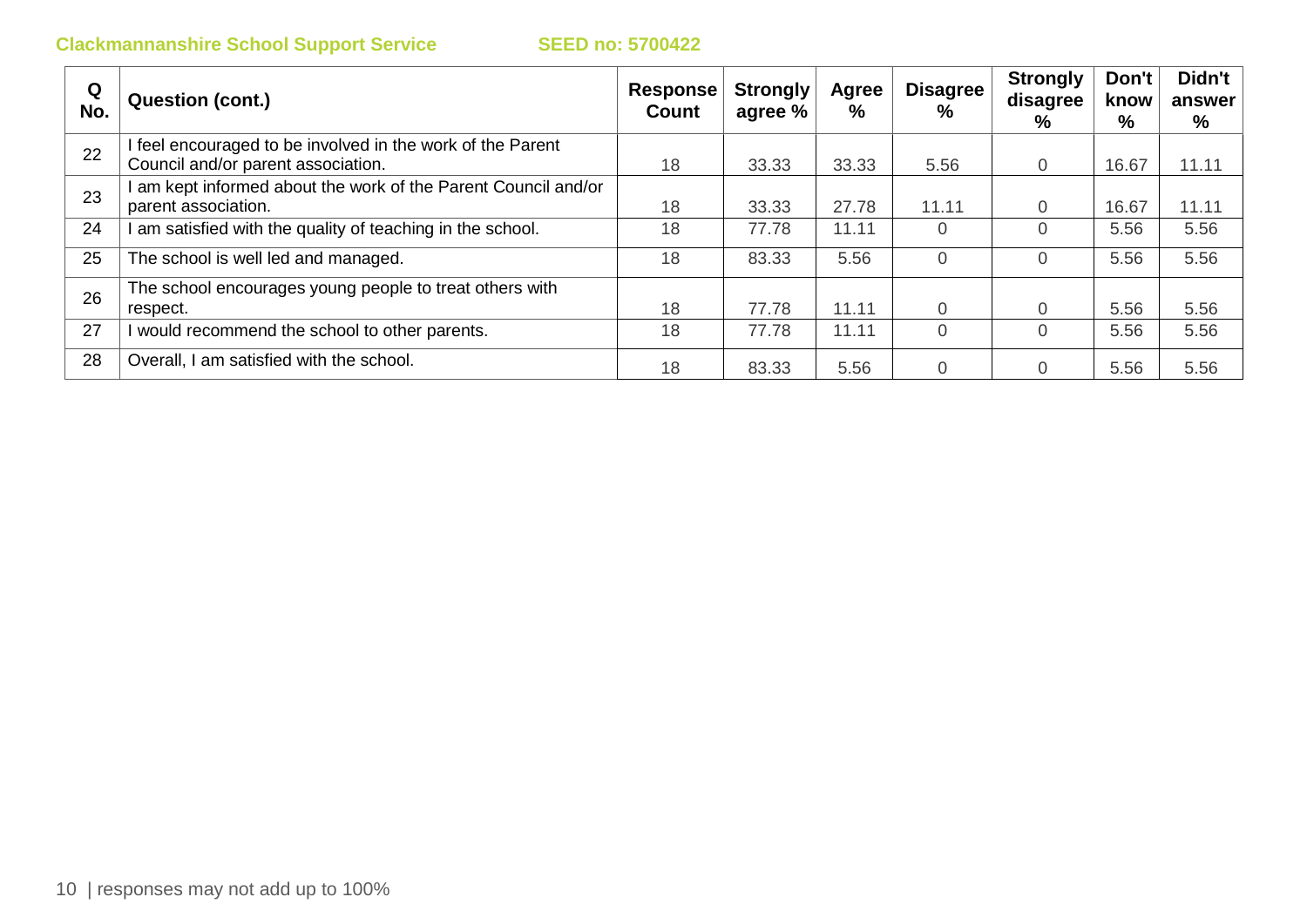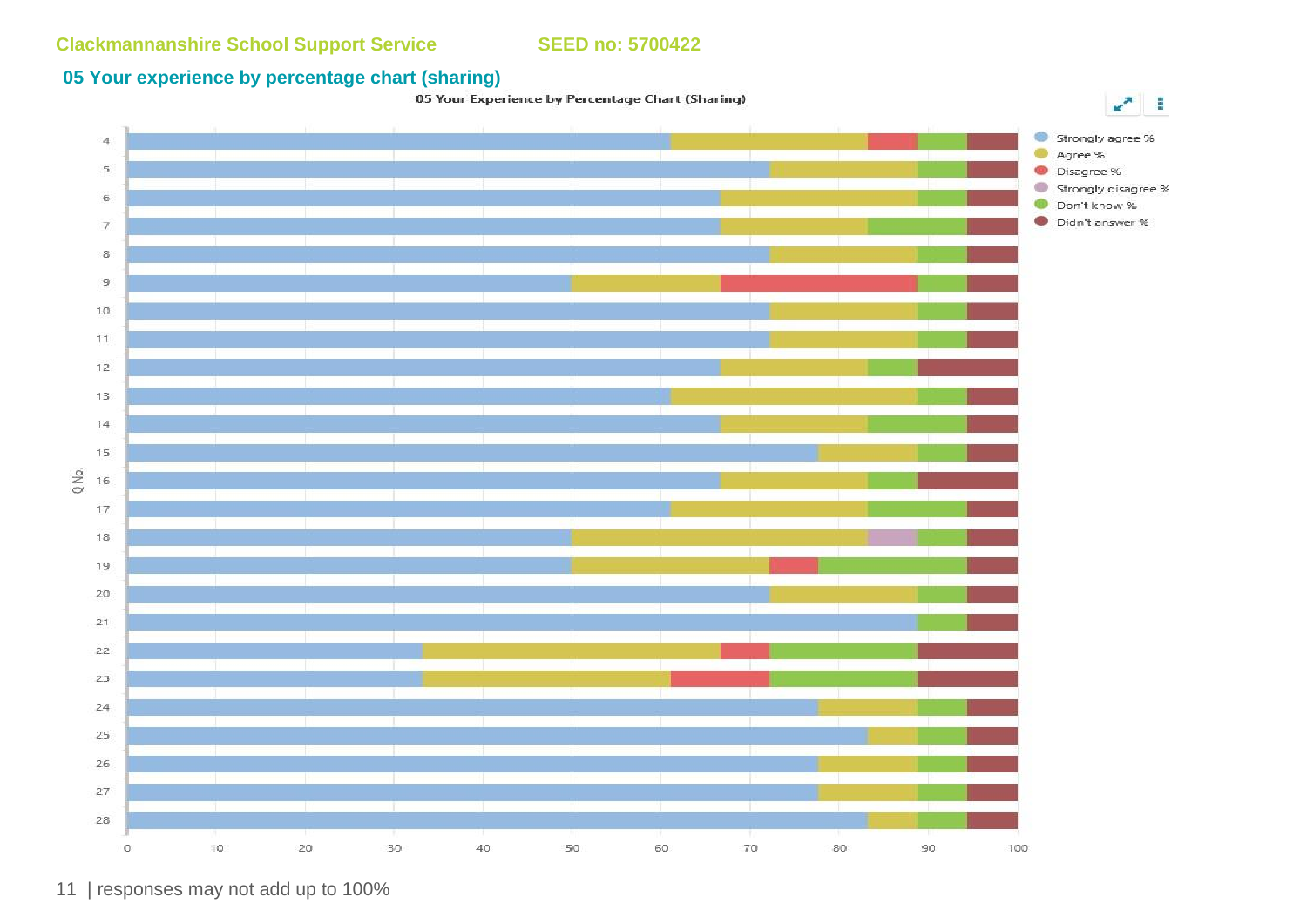# **Questionnaire for partners with the school (06)**

| Q<br>No.       | <b>Question</b>                                                                                                                                                      | <b>Response</b><br><b>Count</b> | <b>Strongly</b><br>agree % | <b>Agree</b><br>$\frac{6}{6}$ | <b>Disagree</b><br>$\%$ | <b>Strongly</b><br>disagree<br>$\frac{0}{0}$ | Don't<br>know<br>$\frac{0}{0}$ | N/A<br>$\frac{0}{0}$ | Didn't<br>answer<br>$\frac{0}{0}$ |
|----------------|----------------------------------------------------------------------------------------------------------------------------------------------------------------------|---------------------------------|----------------------------|-------------------------------|-------------------------|----------------------------------------------|--------------------------------|----------------------|-----------------------------------|
| 3              | My service/organisation works in partnership with<br>the school on a regular basis.                                                                                  | 31                              | 61.29                      | 29.03                         | 9.68                    | $\overline{0}$                               | $\overline{0}$                 | $\overline{0}$       | $\overline{0}$                    |
| $\overline{4}$ | We are aware of the school's procedures for<br>reporting child protection and safeguarding<br>concerns.                                                              | 31                              | 51.61                      | 19.35                         | 6.45                    | $\overline{0}$                               | 3.23                           | 19.35                | $\overline{0}$                    |
| 5              | My service/organisation has a clear understanding<br>of the school's strategies for raising attainment for<br>all.                                                   | 31                              | 38.71                      | 54.84                         | 3.23                    | $\overline{0}$                               | $\overline{0}$                 | 3.23                 | $\overline{0}$                    |
| 6              | There are effective arrangements in place for jointly<br>planning provision with the school.                                                                         | 31                              | 58.06                      | 25.81                         | 3.23                    | $\overline{0}$                               | $\overline{0}$                 | 12.9                 | $\overline{0}$                    |
| $\overline{7}$ | There are effective arrangements for jointly<br>delivering provision with the school.                                                                                | 31                              | 58.06                      | 32.26                         | 3.23                    | $\overline{0}$                               | $\overline{0}$                 | 6.45                 | $\overline{0}$                    |
| 8              | My service/organisation is involved in the school's<br>self-evaluation of our joint work.                                                                            | 31                              | 25.81                      | 48.39                         | 6.45                    | $\overline{0}$                               | 3.23                           | 16.13                | $\overline{0}$                    |
| 9              | Roles and responsibilities are clearly defined within<br>the partnership.                                                                                            | 31                              | 54.84                      | 29.03                         | $\mathbf 0$             | $\overline{0}$                               | 3.23                           | 12.9                 | $\overline{0}$                    |
| 10             | Effective arrangements are in place to evaluate the<br>impact of our partnership working.                                                                            | 31                              | 19.35                      | 54.84                         | 6.45                    | $\overline{0}$                               | 6.45                           | 12.9                 | $\overline{0}$                    |
| 11             | My service/organisation is kept up to date with<br>changes in the school which may affect the<br>services we deliver.                                                | 31                              | 35.48                      | 54.84                         | 3.23                    | $\overline{0}$                               | $\mathbf 0$                    | 6.45                 | 0                                 |
| 12             | The school provides my service/organisation with<br>relevant information about the needs of children and<br>young people.                                            | 31                              | 54.84                      | 35.48                         | 3.23                    | $\overline{0}$                               | $\mathbf 0$                    | 6.45                 | $\overline{0}$                    |
| 13             | Arrangements are in place to support my<br>service/organisation to share relevant information<br>about the progress of children and young people<br>with the school. | 31                              | 58.06                      | 29.03                         | 3.23                    | $\overline{0}$                               | $\overline{0}$                 | 9.68                 | $\overline{0}$                    |
| 14             | The school values the contribution made by my<br>service/organisation.                                                                                               | 31                              | 51.61                      | 35.48                         | 0                       | $\overline{0}$                               | 3.23                           | 9.68                 | 0                                 |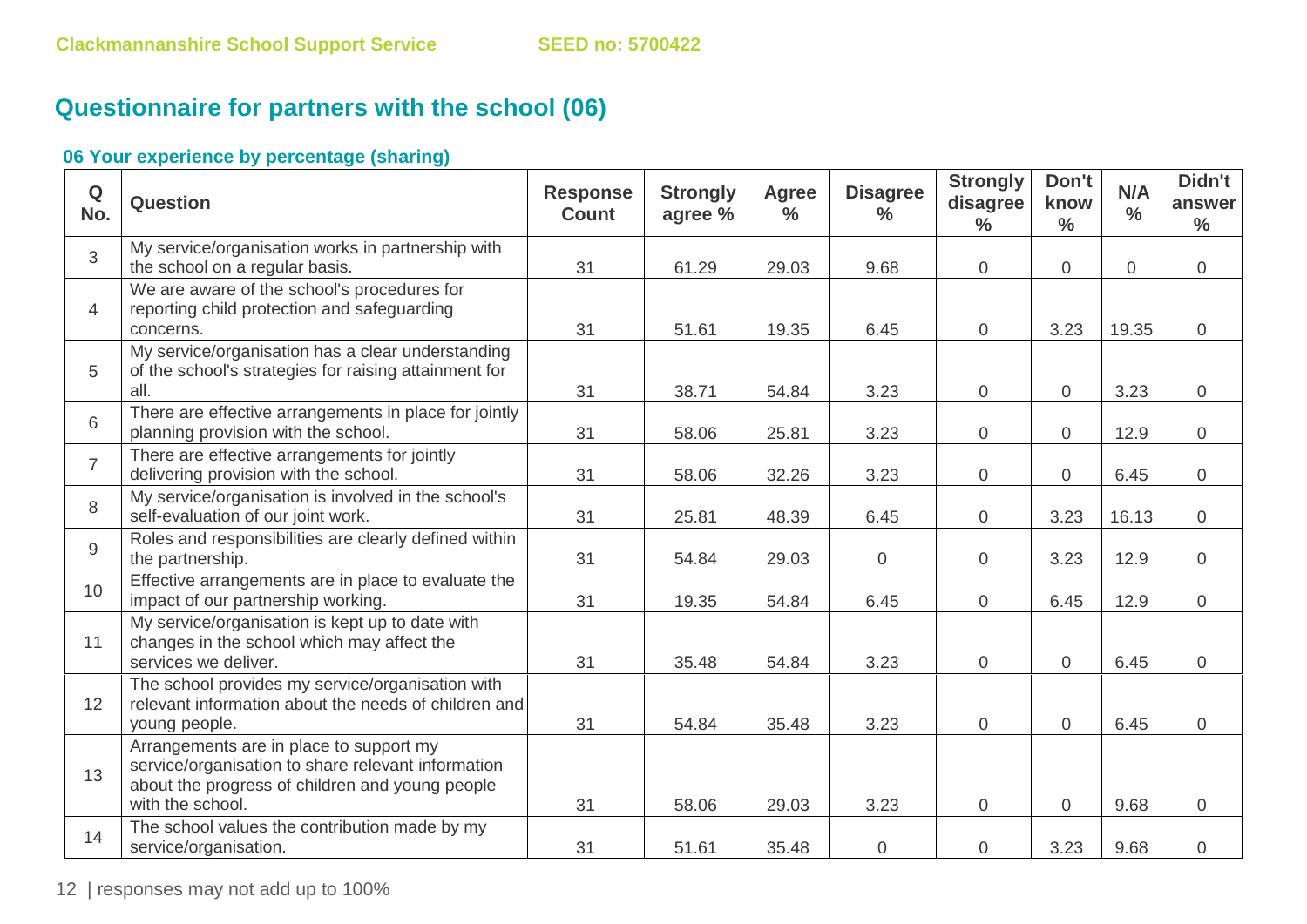| 15       | The school actively promotes my<br>service/organisation to potential users, as<br>appropriate.                              | 31                              | 41.94                      | 32.26                | $\Omega$                         |                                     | 3.23                           | 22.58                | 0                        |
|----------|-----------------------------------------------------------------------------------------------------------------------------|---------------------------------|----------------------------|----------------------|----------------------------------|-------------------------------------|--------------------------------|----------------------|--------------------------|
| Q<br>No. | <b>Question (cont.)</b>                                                                                                     | <b>Response</b><br><b>Count</b> | <b>Strongly</b><br>agree % | <b>Agree</b><br>$\%$ | <b>Disagree</b><br>$\frac{1}{2}$ | <b>Strongly</b><br>disagree<br>$\%$ | Don't<br>know<br>$\frac{0}{0}$ | N/A<br>$\frac{6}{6}$ | Didn't<br>answer<br>$\%$ |
| 16       | There are opportunities to network, share practice<br>and participate in joint training and development<br>with the school. | 31                              | 38.71                      | 38.71                | 3.23                             |                                     |                                | 19.35                | 0                        |
| 17       | My service/organisation has a clear understanding<br>of the social, cultural and economic context of the<br>school.         | 31                              | 48.39                      | 45.16                | $\overline{0}$                   | 0                                   | 3.23                           | 3.23                 |                          |
| 18       | Overall, partnership working with the school works<br>well.                                                                 | 31                              | 64.52                      | 22.58                | $\Omega$                         |                                     | 3.23                           | 9.68                 |                          |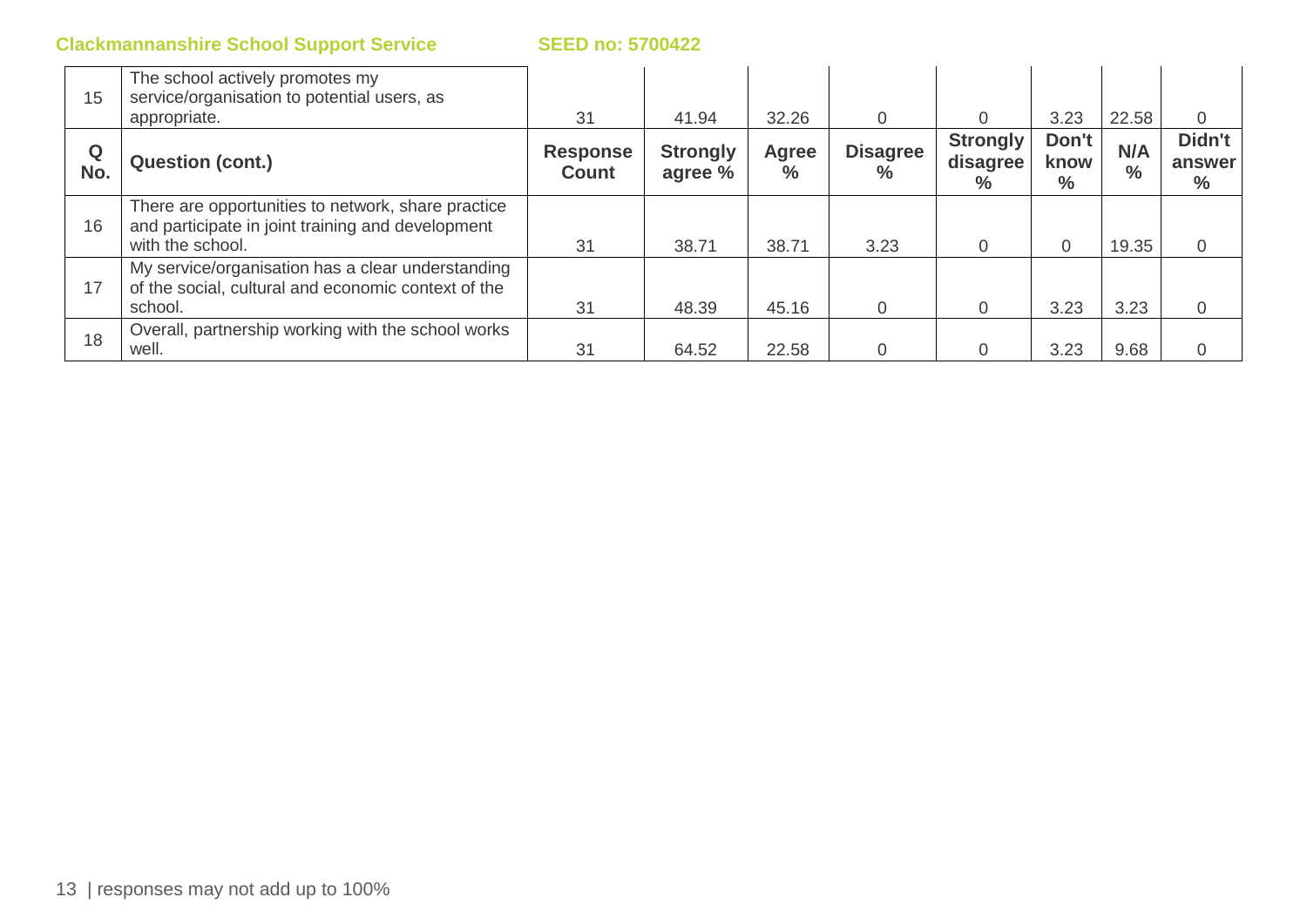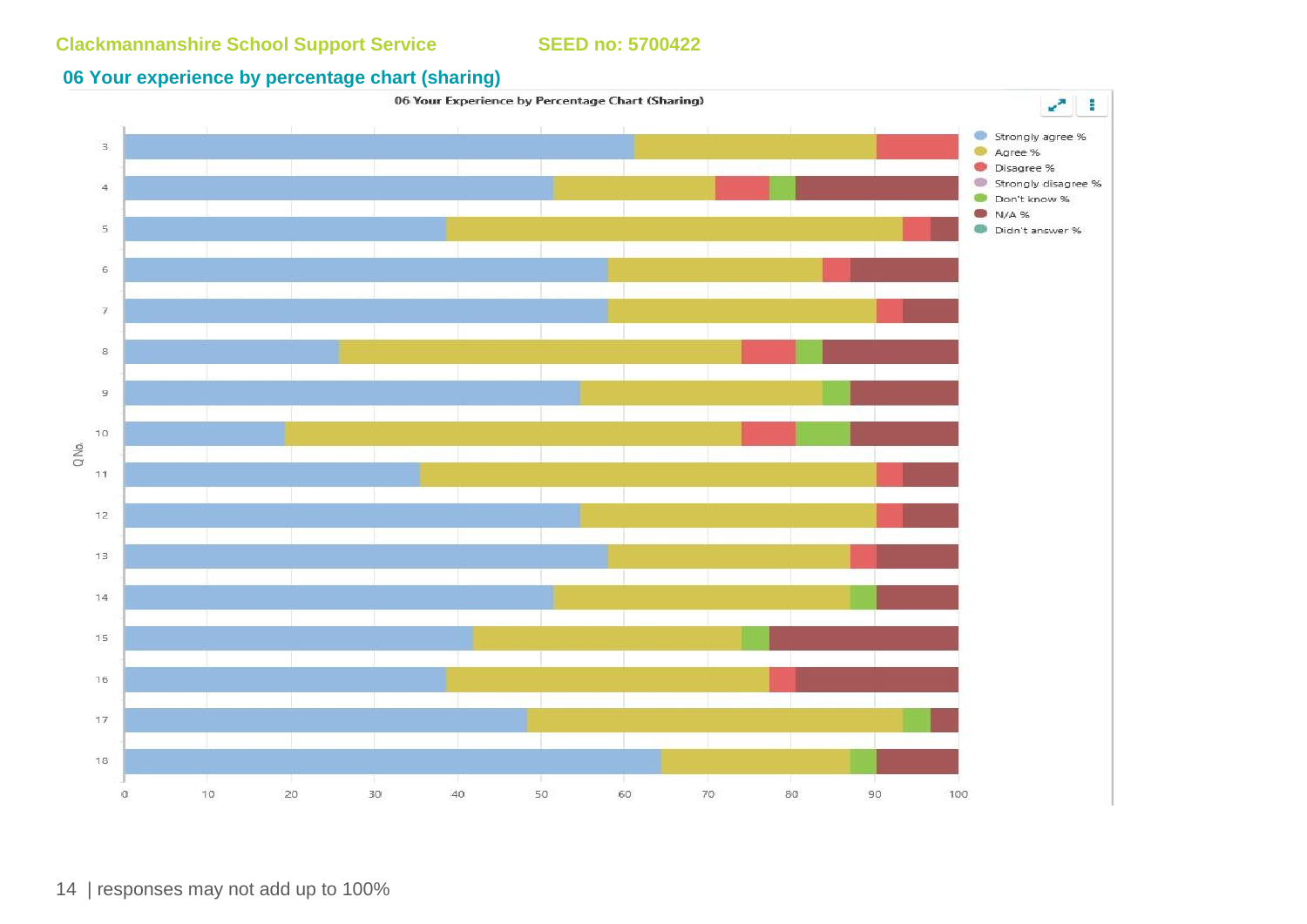# **Questionnaire for school teachers (10)**

| Q<br>No.       | Question                                                                                                                            | <b>Response</b><br><b>Count</b> | <b>Strongly</b><br>agree % | Agree<br>$\frac{9}{6}$ | <b>Disagree</b><br>$\%$ | <b>Strongly</b><br>disagree<br>$\frac{9}{6}$ | Don't<br>know<br>$\frac{9}{6}$ | N/A<br>$\frac{0}{0}$ | Didn't<br>answer<br>$\%$ |
|----------------|-------------------------------------------------------------------------------------------------------------------------------------|---------------------------------|----------------------------|------------------------|-------------------------|----------------------------------------------|--------------------------------|----------------------|--------------------------|
| $\overline{2}$ | I find it rewarding to be a member of staff at this school.                                                                         | 30                              | 83.33                      | 13.33                  | $\overline{0}$          | $\overline{0}$                               | 3.33                           | $\overline{0}$       | $\overline{0}$           |
| 3              | I feel a valued part of the school's community.                                                                                     | 30                              | 76.67                      | 20                     | $\Omega$                | $\overline{0}$                               | 3.33                           | $\Omega$             | $\overline{0}$           |
| $\overline{4}$ | I am encouraged to learn and share practice with<br>colleagues from other schools.                                                  | 30                              | 56.67                      | 40                     | $\mathbf 0$             | $\overline{0}$                               | 3.33                           | $\overline{0}$       | $\overline{0}$           |
| 5              | I am given the opportunity to learn and share practice<br>with colleagues from other schools.                                       | 30                              | 53.33                      | 43.33                  | $\mathbf 0$             | $\overline{0}$                               | 3.33                           | $\overline{0}$       | $\overline{0}$           |
| 6              | I have a clear understanding of the social, cultural and<br>economic context of the school.                                         | 30                              | 76.67                      | 20                     | $\overline{0}$          | $\overline{0}$                               | 3.33                           | $\overline{0}$       | $\overline{0}$           |
| $\overline{7}$ | I feel appropriately supported by the school to<br>undertake my role.                                                               | 30                              | 73.33                      | 23.33                  | $\overline{0}$          | $\overline{0}$                               | 3.33                           | $\mathbf 0$          | 0                        |
| 8              | I am supported to engage in professional learning.                                                                                  | 30                              | 66.67                      | 30                     | $\Omega$                | $\Omega$                                     | 3.33                           | $\Omega$             | $\overline{0}$           |
| 9              | My professional learning enables me to reflect on and<br>improve my practice.                                                       | 30                              | 73.33                      | 23.33                  | $\mathbf 0$             | $\overline{0}$                               | 3.33                           | $\overline{0}$       | $\overline{0}$           |
| 10             | I have regular opportunities to undertake leadership<br>roles.                                                                      | 30                              | 56.67                      | 30                     | $\overline{0}$          | $\mathbf 0$                                  | 3.33                           | 10                   | $\overline{0}$           |
| 11             | I have opportunities to be involved in agreeing priorities<br>for the school.                                                       | 30                              | 60                         | 23.33                  | $\mathbf 0$             | $\overline{0}$                               | 3.33                           | 13.33                | $\overline{0}$           |
| 12             | I am actively involved in the school's ongoing<br>selfevaluation.                                                                   | 30                              | 63.33                      | 26.67                  | $\mathbf 0$             | $\overline{0}$                               | 3.33                           | 6.67                 | $\overline{0}$           |
| 13             | GTCS standards are used to support professional<br>dialogue.                                                                        | 30                              | 50                         | 30                     | $\overline{0}$          | $\Omega$                                     | 3.33                           | 16.67                | $\overline{0}$           |
| 14             | I use information, including data, effectively to identify<br>and reduce inequalities in children's and young<br>people's outcomes. | 30                              | 63.33                      | 30                     | $\overline{0}$          | $\overline{0}$                               | 3.33                           | 3.33                 | $\overline{0}$           |
| 15             | I understand how to apply the school's procedures<br>relating to child protection and safeguarding.                                 | 30                              | 93.33                      | 3.33                   | $\mathbf 0$             | $\boldsymbol{0}$                             | 3.33                           | $\overline{0}$       | $\mathbf 0$              |
| 16             | The school's vision and values underpins my work.                                                                                   | 30                              | 86.67                      | 10                     | $\overline{0}$          | $\overline{0}$                               | 3.33                           | $\overline{0}$       | $\mathbf 0$              |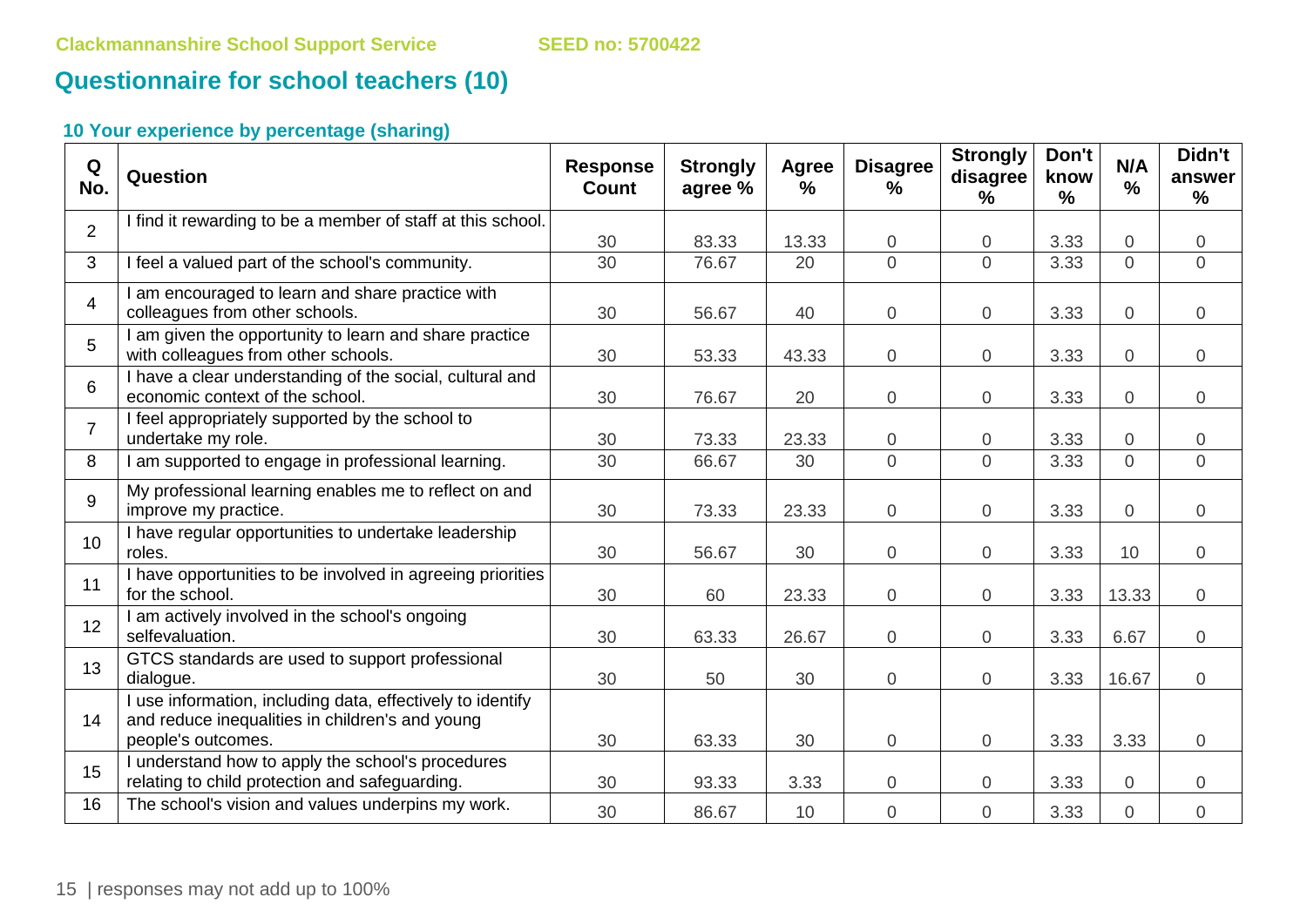| $\overline{\phantom{0}}$ | $C + \alpha$ ff<br>I young people fairly and with<br>i treat all children and<br>old ' |          |    |                                         |  |               |  |
|--------------------------|----------------------------------------------------------------------------------------|----------|----|-----------------------------------------|--|---------------|--|
|                          | respect.                                                                               | n,<br>ΟU | 80 | $\lambda$ $\cap$ $\sim$<br>تمار<br>U.UI |  | $\sim$<br>しぃし |  |

| Q<br>No. | <b>Question (cont.)</b>                                                                     | <b>Response</b><br><b>Count</b> | <b>Strongly</b><br>agree % | <b>Agree</b><br>$\frac{9}{6}$ | <b>Disagree</b><br>$\%$ | <b>Strongly</b><br>disagree<br>% | Don't<br>know<br>$\%$ | N/A<br>$\frac{0}{0}$ | Didn't<br>answer<br>$\frac{9}{6}$ |
|----------|---------------------------------------------------------------------------------------------|---------------------------------|----------------------------|-------------------------------|-------------------------|----------------------------------|-----------------------|----------------------|-----------------------------------|
| 18       | Colleagues treat each other with respect.                                                   | 30                              | 70                         | 26.67                         | $\overline{0}$          | $\overline{0}$                   | 3.33                  | $\overline{0}$       | $\overline{0}$                    |
| 19       | Children and young people are encouraged and<br>supported to treat others with respect.     | 30                              | 86.67                      | 10                            | 0                       | $\overline{0}$                   | 3.33                  | $\overline{0}$       | $\overline{0}$                    |
| 20       | Children and young people are well behaved.                                                 | 30                              | 3.33                       | 70                            | 16.67                   | $\Omega$                         | $\Omega$              | 10                   | $\overline{0}$                    |
| 21       | The school deals effectively with any bullying.                                             | 30                              | 56.67                      | 40                            | $\overline{0}$          | $\overline{0}$                   | 3.33                  | $\overline{0}$       | $\overline{0}$                    |
| 22       | am provided with feedback when I report an incident.                                        | 30                              | 60                         | 33.33                         | $\mathbf 0$             | $\overline{0}$                   | 3.33                  | 3.33                 | $\overline{0}$                    |
| 23       | Staff at all levels within the school communicate<br>effectively with each other.           | 30                              | 63.33                      | 26.67                         | 3.33                    | $\overline{0}$                   | 3.33                  | $\overline{0}$       | 3.33                              |
| 24       | The school's arrangements for engaging parents in their<br>child's learning are effective.  | 30                              | 63.33                      | 33.33                         | $\overline{0}$          | $\boldsymbol{0}$                 | 3.33                  | $\overline{0}$       | $\overline{0}$                    |
| 25       | The school is well led and managed.                                                         | 30                              | 90                         | 6.67                          | $\Omega$                | $\Omega$                         | 3.33                  | $\Omega$             | $\overline{O}$                    |
| 26       | Collaborative working across the school is effective in<br>taking forward improvement.      | 30                              | 63.33                      | 30                            | $\overline{0}$          | $\overline{0}$                   | 3.33                  | $\overline{0}$       | 3.33                              |
| 27       | Children and young people are engaged in their<br>learning.                                 | 30                              | 33.33                      | 60                            | 3.33                    | $\overline{0}$                   | 3.33                  | $\overline{0}$       | $\overline{0}$                    |
| 28       | give children and young people regular feedback<br>which helps them to progress.            | 30                              | 56.67                      | 30                            | $\overline{0}$          | $\overline{0}$                   | 3.33                  | 10                   | $\overline{0}$                    |
| 29       | Children and young people are provided with<br>experiences which meet their learning needs. | 30                              | 80                         | 16.67                         | 0                       | $\overline{0}$                   | 3.33                  | $\overline{0}$       | $\overline{0}$                    |
| 30       | Children and young people are involved in talking<br>about and planning their learning.     | 30                              | 50                         | 46.67                         | $\mathbf 0$             | $\overline{0}$                   | 3.33                  | $\overline{0}$       | $\overline{0}$                    |
| 31       | Children and young people are involved in setting their<br>learning targets.                | 30                              | 46.67                      | 50                            | $\overline{0}$          | $\overline{0}$                   | 3.33                  | $\overline{0}$       | $\overline{0}$                    |
| 32       | Children and young people have the opportunity to<br>lead their learning.                   | 30                              | 30                         | 66.67                         | $\overline{0}$          | $\overline{0}$                   | 3.33                  | $\overline{0}$       | $\overline{0}$                    |
| 33       | I receive appropriate support for planning, preparation<br>and assessment.                  | 30                              | 66.67                      | 23.33                         | $\mathbf 0$             | $\boldsymbol{0}$                 | 3.33                  | 6.67                 | $\overline{0}$                    |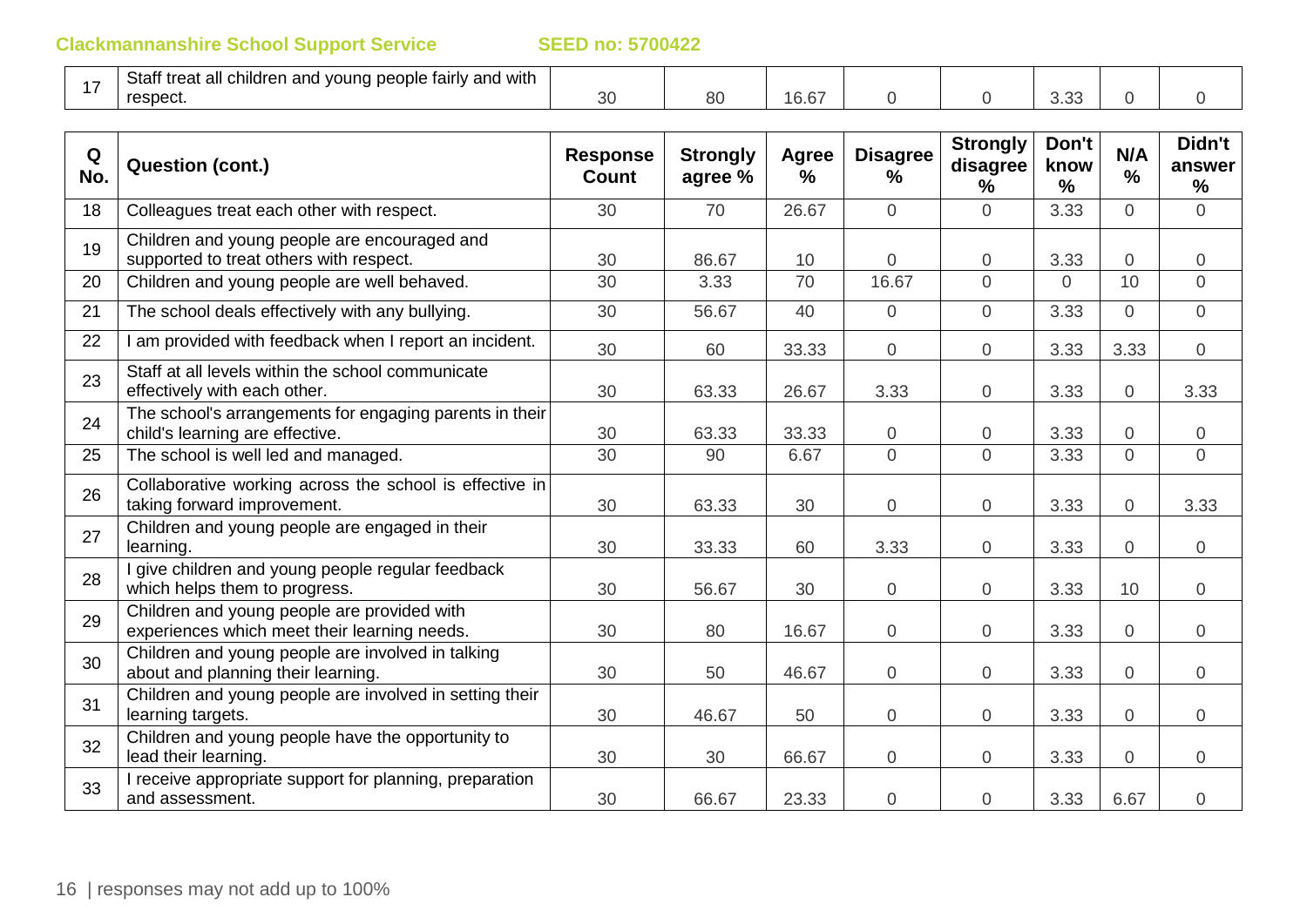| 34       | The school has effective strategies to support children<br>and young people with their learning, including those<br>requiring additional support. | 30                       | 90                         | 6.67              | $\Omega$                | $\Omega$                         | 3.33               | $\Omega$             |                       |
|----------|---------------------------------------------------------------------------------------------------------------------------------------------------|--------------------------|----------------------------|-------------------|-------------------------|----------------------------------|--------------------|----------------------|-----------------------|
| 35       | Staff have a shared understanding of their<br>'responsibility of all' in literacy and numeracy and<br>health and wellbeing.                       | 30                       | 70                         | 26.67             |                         |                                  | 3.33               | $\Omega$             |                       |
| Q<br>No. | <b>Question (cont.)</b>                                                                                                                           | <b>Response</b><br>Count | <b>Strongly</b><br>agree % | <b>Agree</b><br>% | <b>Disagree</b><br>$\%$ | <b>Strongly</b><br>disagree<br>% | Don't<br>know<br>% | N/A<br>$\frac{9}{6}$ | Didn't<br>answer<br>% |
| 36       | Moderation activities are helping me to make sound<br>professional judgements.                                                                    | 30                       | 36.67                      | 50                | 0                       | 0                                | 3.33               | 10                   |                       |
| 37       | I have regular opportunities to help shape the<br>curriculum through discussions with colleagues,<br>parents and partners.                        | 30                       | 46.67                      | 40                | 3.33                    |                                  |                    | 10                   |                       |
| 38       | am aware of and involved in the school's strategies<br>for raising attainment for all.                                                            | 30                       | 60                         | 36.67             |                         |                                  | 3.33               |                      |                       |